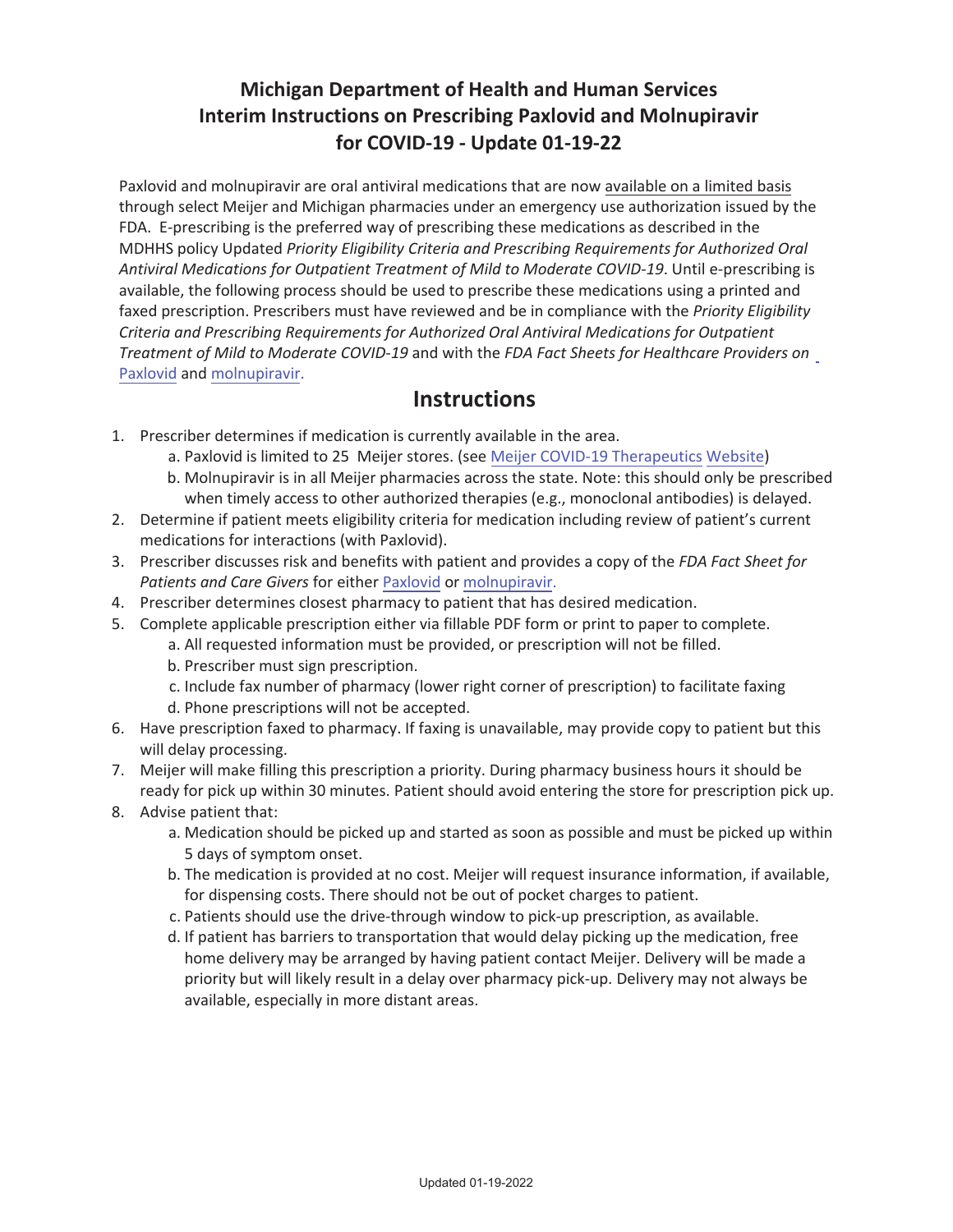### MICHIGAN DEPARTMENT OF HEALTH AND HUMAN SERVICES Standardized Prescription for Paxlovid<sup>™</sup> for Treatment of COVID-19

-Standard Dosing (eGFR > 60mL/min)-

### **Update 01-19-22**

### **Patient Information**

PatientName:

| <b>Patient Age:</b> | PatientDOB:                                                                                                                                                 | <b>Patient Phone Number:</b>                                                                                                                                                                                                                                                    |  |  |  |  |  |  |  |  |
|---------------------|-------------------------------------------------------------------------------------------------------------------------------------------------------------|---------------------------------------------------------------------------------------------------------------------------------------------------------------------------------------------------------------------------------------------------------------------------------|--|--|--|--|--|--|--|--|
|                     | <b>Core Requirements</b>                                                                                                                                    |                                                                                                                                                                                                                                                                                 |  |  |  |  |  |  |  |  |
|                     | (Must meet all below and FDA Emergency Use Authorization Criteria)                                                                                          |                                                                                                                                                                                                                                                                                 |  |  |  |  |  |  |  |  |
|                     | Specify Symptom Onset Date:<br>Positive test for SARS-CoV-2                                                                                                 |                                                                                                                                                                                                                                                                                 |  |  |  |  |  |  |  |  |
|                     | Symptom onset within 5 days                                                                                                                                 |                                                                                                                                                                                                                                                                                 |  |  |  |  |  |  |  |  |
|                     | Age >12 YO and weight >40 kg                                                                                                                                |                                                                                                                                                                                                                                                                                 |  |  |  |  |  |  |  |  |
|                     | No medication interactions identified                                                                                                                       | <b>Priority Eligibility Criteria</b>                                                                                                                                                                                                                                            |  |  |  |  |  |  |  |  |
|                     |                                                                                                                                                             | (Must meet one of criteria below)                                                                                                                                                                                                                                               |  |  |  |  |  |  |  |  |
|                     | <b>Specify Condition:</b><br>recommended vaccinations for age group, including booster)                                                                     | Any age with moderate to severe immunocompromise regardless of vaccine status<br>Age greater than or equal to 75 YO and not up to date on COVID vaccine (completion of all<br>Pregnant and not up to date on COVID vaccines (completion of all recommended vaccinations for age |  |  |  |  |  |  |  |  |
|                     | group, including booster)<br>Age 65 - 74, not up to date on COVID vaccines (completion of all recommended vaccinations for age<br>group, including booster) |                                                                                                                                                                                                                                                                                 |  |  |  |  |  |  |  |  |
|                     | Select One: N/A                                                                                                                                             | Age 12 to 64 YO, not up to date on COVID vaccines, and with MI priority risk factor                                                                                                                                                                                             |  |  |  |  |  |  |  |  |
|                     |                                                                                                                                                             | <b>Patient Order</b>                                                                                                                                                                                                                                                            |  |  |  |  |  |  |  |  |
| Medication:         | nirmatrelvir 150 mg tablet and ritonavir 100 mg tablet                                                                                                      |                                                                                                                                                                                                                                                                                 |  |  |  |  |  |  |  |  |
| Instructions:       | tablets taken together twice daily for 5 days.                                                                                                              | Take 2 nirmatrelvir tablets by mouth with 1 ritonavir tablet by mouth, with all three                                                                                                                                                                                           |  |  |  |  |  |  |  |  |

#20 nirmatrelvir tablets and #10 ritonavir tablets Dispense:

Refills: No Refills

**Prescriber Name Prescriber Signature** Prescriber Phone Number: \_\_\_\_\_\_\_\_\_\_\_\_\_\_\_ Pharmacy Fax Number: \_\_\_\_\_\_\_\_\_\_\_



Prescriber should fax to closest dispensing pharmacy with available supply Updated 01-19-2022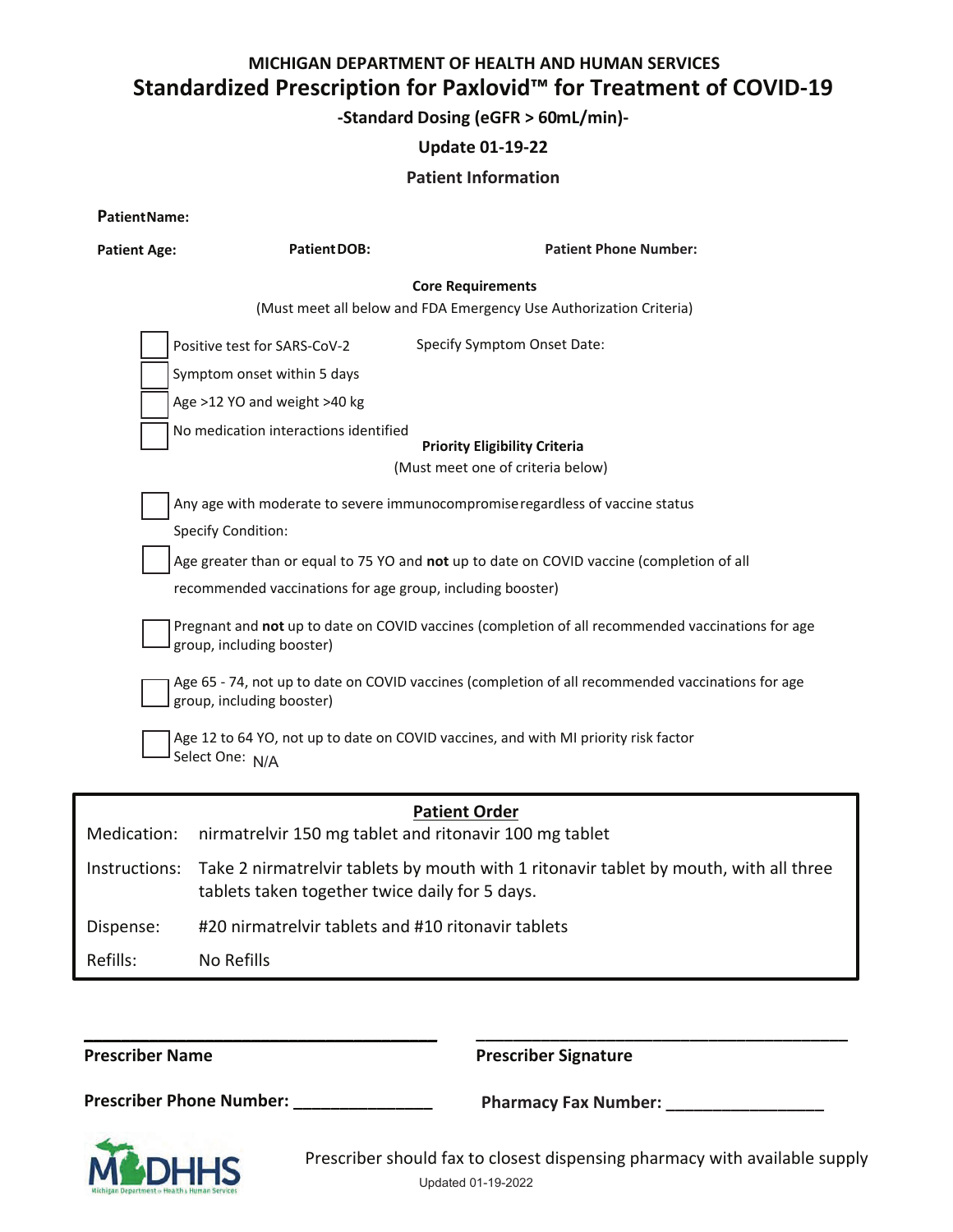### MICHIGAN DEPARTMENT OF HEALTH AND HUMAN SERVICES

# Standardized Prescription for Paxlovid<sup>™</sup> for Treatment of COVID-19

-Renal Dosing (eGFR > 30 and <60 ml/min)-

### **Update 01-19-22**

#### **Patient Information**

**Patient Name:** 

| <b>Patient Age:</b> | <b>PatientDOB:</b>                                                                                                                                      | <b>Patient Phone Number:</b>                                                                               |
|---------------------|---------------------------------------------------------------------------------------------------------------------------------------------------------|------------------------------------------------------------------------------------------------------------|
|                     | <b>Core Requirements</b>                                                                                                                                |                                                                                                            |
|                     | (Must meet all below and FDA Emergency Use Authorization Criteria)                                                                                      |                                                                                                            |
|                     | Positive test for SARS-CoV-2                                                                                                                            |                                                                                                            |
|                     | Symptom onset within 5 days:                                                                                                                            | Specify Symptom Onset Date:                                                                                |
|                     | Age >12 YO and weight >40 kg                                                                                                                            |                                                                                                            |
|                     | No medication interactions identified                                                                                                                   |                                                                                                            |
|                     | Any age with moderate to severe immunocompromise regardless of vaccine status<br><b>Specify Condition:</b>                                              | <b>Priority Eligibility Criteria</b><br>(Must meet all below and FDA Emergency Use Authorization Criteria) |
|                     | Age greater than or equal to 75 YO and not up to date on COVID vaccine (completion of all<br>recommended vaccinations for age group, including booster) |                                                                                                            |
|                     | including booster)                                                                                                                                      | Pregnant and not up to date on COVID vaccines (completion of all recommended vaccinations for age group,   |
|                     | group, including booster)                                                                                                                               | Age 65-74 YO and not up to date on COVID vaccines (completion of all recommended vaccinations for age      |
|                     | Age 12 to 64 YO, not up to date on COVID vaccines, and with MI priority factor<br>Select One: N/A                                                       |                                                                                                            |
|                     | <b>Patient Order</b>                                                                                                                                    |                                                                                                            |
|                     | Medication: nirmatrelvir 150 mg tablet and ritonavir 100 mg tablet                                                                                      |                                                                                                            |
|                     | tablets taken together twice daily for 5 days.                                                                                                          | Instructions: Take 1 nirmatrelvir tablet by mouth with 1 ritonavir tablet by mouth, with both              |
|                     |                                                                                                                                                         | Dispense: #10 nirmatrelvir tablets and #10 ritonavir tablets (use renal adjustment sticker)                |

Refills: No Refills

**Prescriber Name** 

**Prescriber Signature** 

Prescriber Phone Number: \_\_\_\_\_\_\_\_\_\_\_\_\_\_\_



Prescriber should fax to closest dispensing pharmacy with available supply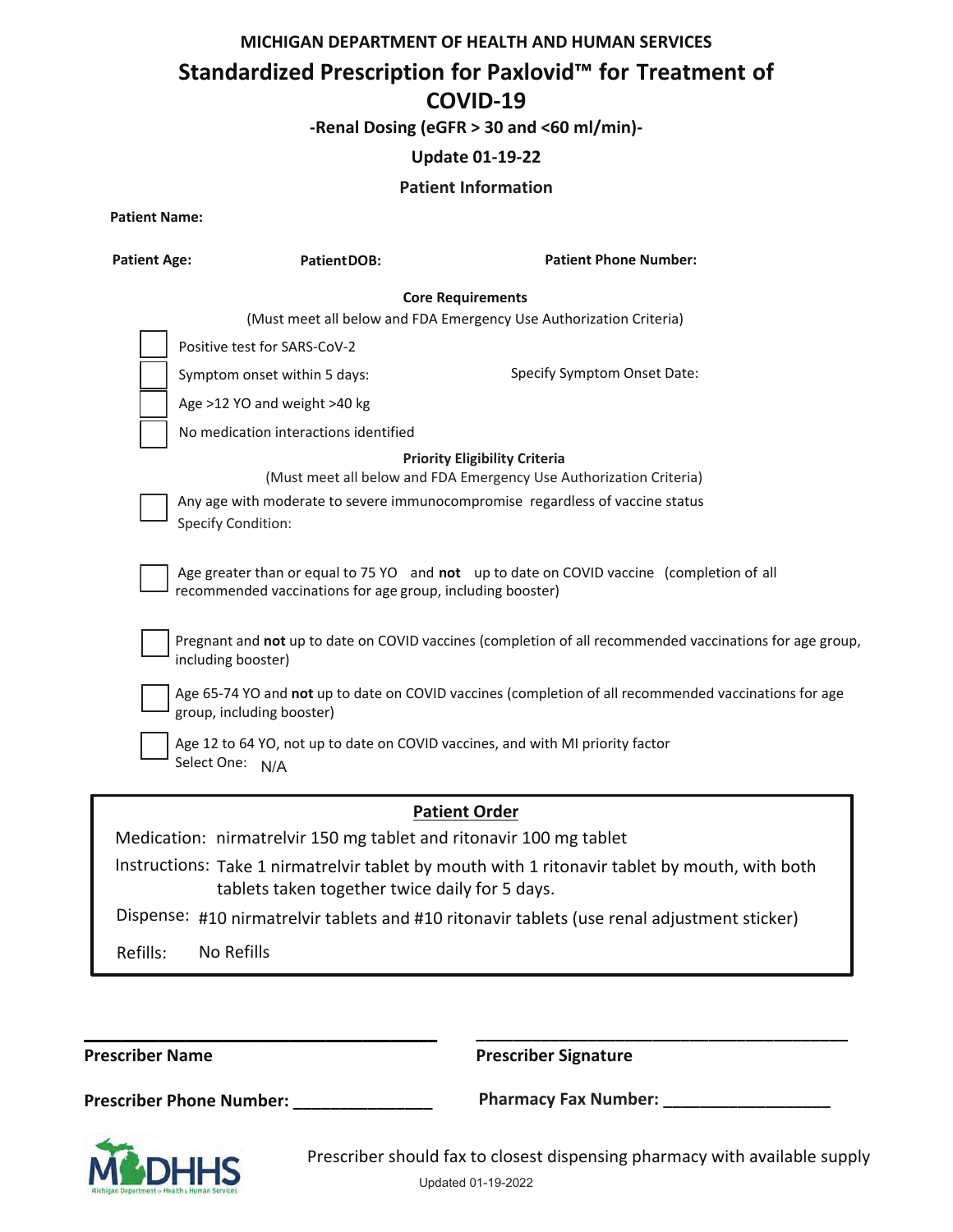# **MICHIGAN DEPARTMENT OF HEALTH AND HUMAN SERVICES** Standardized Prescription for Molnupiravir for Treatment of COVID-19 **Update 01-19-22**

| Patient Age: <b>Network</b>                                 | Patient DOB: National Patient DOB:                | Patient Phone Number: _______                                                 |
|-------------------------------------------------------------|---------------------------------------------------|-------------------------------------------------------------------------------|
|                                                             |                                                   | <b>Core Requirements</b>                                                      |
|                                                             |                                                   | (Must meet all below and FDA Emergency Use Authorization Criteria)            |
| Positive test for SARS-CoV-2                                |                                                   |                                                                               |
| Symptoms within 5 days:                                     |                                                   |                                                                               |
| Age >18 YO                                                  |                                                   |                                                                               |
| Patient not Pregnant                                        |                                                   |                                                                               |
| Alternative authorized FDA therapy is not readily available |                                                   |                                                                               |
|                                                             |                                                   | <b>Priority Eligibility Criteria</b><br>(Must meet one below)                 |
| <b>Specify Condition:</b>                                   |                                                   | Any age with moderate to severe immunocompromise regardless of vaccine status |
| Age > 75 YO regardless of vaccine status                    |                                                   |                                                                               |
| Select One: N/A                                             |                                                   | Age 65-74 YO not up to date on COVID vaccines, with MI priority risk factors  |
|                                                             | Age 65-74 YO and not up to date on COVID vaccines |                                                                               |

|           | Medication: molnupiravir 200mg capsules<br>Instructions: Take 4 capsules by mouth every 12 hours for 5 days, with or without |
|-----------|------------------------------------------------------------------------------------------------------------------------------|
| Dispense: | #40 molnupiravir capsules                                                                                                    |
| Refills:  | No Refills                                                                                                                   |

| <b>Prescriber Name</b> |  |  |
|------------------------|--|--|
|------------------------|--|--|

**ͺͺͺͺ** 

**Prescriber Signature** 

Prescriber Phone Number: \_\_\_\_\_\_\_\_\_\_\_\_\_\_\_

**WŚĂƌŵĂĐLJ&ĂdžEƵŵďĞƌ͗ͺͺͺͺͺͺͺͺͺͺͺͺͺͺͺͺͺͺͺ**

**ͺͺͺͺͺͺͺͺͺͺͺͺ** 



Prescriber should fax to closest dispensing pharmacy with available supply Updated 01-19-2022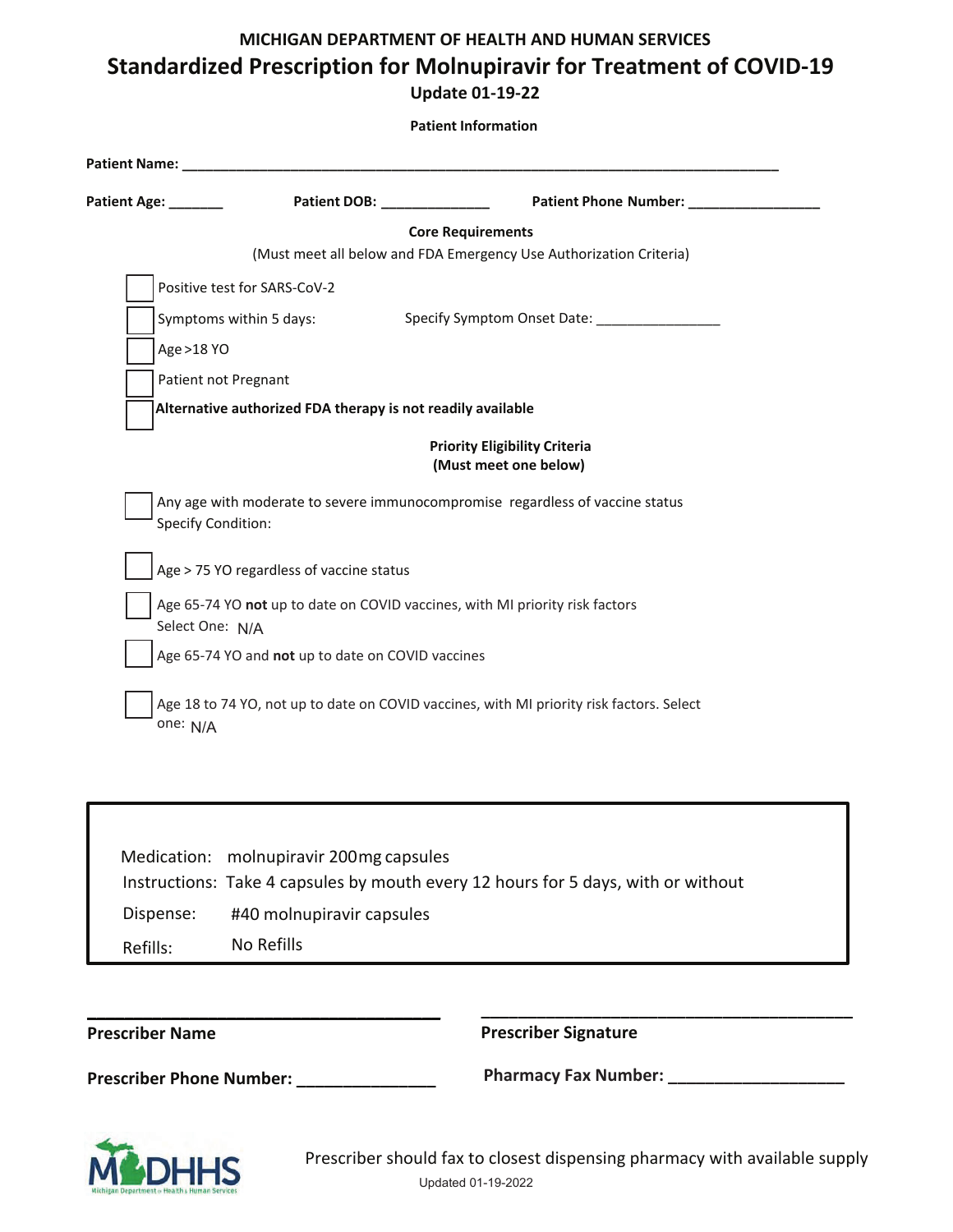### **Michigan Meijer Stores with Oral COVID-19 Treatments**

All stores have molnupiravir. Green highlighted stores have Paxlovid. Please refer to https://rx.meijer.com/covid19/ therapeuticprogram for current in stock status of the products. Prescriptions must be e-prescribed or written. No phone in prescriptions will be accepted.

| County          | Store # | Pharmacy    | Address                 | City                | <b>ST</b> | Zip             | Phone        | Fax          | Hours                   |
|-----------------|---------|-------------|-------------------------|---------------------|-----------|-----------------|--------------|--------------|-------------------------|
| Alpena          | 282     | Meijer #282 | 1251 M-32 W             | Alpena              | MI        | 49707           | 989-884-6110 | 989-884-6165 | M-F 9-8; S-<br>$S$ 10-6 |
|                 |         |             |                         |                     |           | 49036-          |              |              | M-F 9-8; S-             |
| <b>Branch</b>   | 179     | Meijer #179 | 620 E. Chicago Rd.      | Coldwater           | lмı       | 9497            | 517-279-3310 | 517-279-3365 | $S$ 10-6                |
|                 |         |             |                         |                     |           | 49127-          |              |              | M-F 9-8; S-             |
| Berrien         | 251     | Meijer #251 | 5019 Red Arrow Highway  | <b>Stevensville</b> | lмı       | 1013            | 269-556-2410 | 269-556-2465 | $S$ 10-6                |
|                 |         |             |                         | <b>Sault Sainte</b> |           |                 |              |              | M-F 9-8; S-             |
| Chippewa        | 293     | Meijer #293 | 1138 West Three Mile Rd | Marie               | MI        | 49783           | 906-253-2810 | 906-253-2865 | $S$ 10-6                |
|                 |         | Meijer #294 |                         |                     |           |                 |              |              | M-F 9-8; S-             |
| <b>Delta</b>    | 294     |             | 505 North 26th Street   | Escanaba            | MI        | 49829           | 906-233-1110 | 906-233-1165 | $S$ 10-6                |
| Eaton           | 23      | Meijer #23  | 5125 West Saginaw       | Lansing             | MI        | 48917           | 517-886-8110 | 517-886-8165 | M-F 9-8; S-<br>$S$ 10-6 |
|                 |         |             |                         |                     |           |                 |              |              | $M-F 9-8;$              |
| Genesee         | 44      | Meijer #44  | 2474 W. Hill Road       | <b>Flint</b>        | MI        | 48507           | 810-766-8310 | 810-766-8365 | S-S 10-6                |
| Grand           |         |             |                         |                     |           |                 |              |              | M-F 9-8; S-             |
| <b>Traverse</b> | 236     | Meijer #236 | 4900 East M72           | Williamsburg        | MI        | 49690           | 231-534-9810 | 231-938-2565 | $S$ 10-6                |
|                 |         | Meijer #315 | 100 Pigeon Rd           | <b>Bad Axe</b>      |           |                 |              |              | $M-F 9-8;$              |
| Huron           | 315     |             |                         |                     | MI        | 48413<br>49202- | 989-623-1442 | 989-623-1465 | S-S 10-6<br>M-F 9-8; S- |
| Jackson         | 56      | Meijer #56  | 3333 East Michigan      | <b>Jackson</b>      | MI        | 3853            | 517-783-0210 | 517-783-0265 | $S$ 10-6                |
|                 |         |             | Avenue                  |                     |           |                 |              |              | M-F 9-8; S-             |
| Kalamazoo       | 22      | Meijer #22  | 5121 S. Westnedge       | Portage             | MI        | 49002           | 269-337-2110 | 269-337-2165 | $S$ 10-6                |
|                 |         |             |                         |                     |           |                 |              |              | M-F 9-8; S-             |
| Kent            | 20      | Meijer #20  | 2425 Alpine, NW         | Grand Rapids MI     |           | 49544           | 616-363-6010 | 616-365-6065 | $S$ 10-6                |
|                 |         | Meijer #63  |                         |                     |           | 48066-          |              |              | $M-F 9-8;$              |
| Macomb          | 63      |             | 30800 Little Mack Road  | <b>Roseville</b>    | MI        | 1700            | 586-415-6110 | 586-415-6165 | S-S 10-6                |
| Marquette       | 302     | Meijer #302 | 3630 US 41 West         | <b>Marquette</b>    | MI        | 49855           | 906-662-6310 | 906-662-6365 | M-F 9-8; S-<br>$S$ 10-6 |
|                 |         |             |                         |                     |           | 49431-          |              |              | M-F 9-8; S-             |
| Mason           | 193     | Meijer #193 | 3900 West US 10         | Ludington           | MI        | 7612            | 231-845-3764 | 231-845-3765 | $S$ 10-6                |
|                 |         |             |                         |                     |           | 49307-          |              |              | M-F 9-8; S-             |
| Mecosta         | 203     | Meijer #203 | 15400 Waldron Way       | <b>Big Rapids</b>   | MI        | 8890            | 231-527-0210 | 231-527-0265 | $S$ 10-6                |
|                 |         | Meijer #108 |                         |                     |           |                 |              |              | M-F 9-8; S-             |
| Midland         | 108     |             | 7300 Eastman Road       | Midland             | MI        | 48642<br>48162- | 989-837-5310 | 989-837-5365 | $S$ 10-6                |
| Monroe          | 67      | Meijer #67  | 1700 Telegraph Road     | Monroe              | MI        | 9204            | 734-384-8010 | 734-384-8065 | M-F 9-8; S-<br>$S$ 10-6 |
|                 |         |             |                         |                     |           | 49441-          |              |              | M-F 9-8; S-             |
| Muskegon        | 19      | Meijer #19  | 700 West Norton Avenue  | Muskegon            | MI        | 4751            | 231-733-5710 | 231-733-5765 | $S$ 10-6                |
|                 |         |             |                         | Rochester           |           |                 |              |              | M-F 9-8; S-             |
| <b>Oakland</b>  | 57      | Meijer #57  | 3175 Rochester Road     | <b>Hills</b>        | MI        | 48306           | 248-844-5010 | 248-844-5065 | $S$ 10-6                |
|                 |         | Meijer #122 |                         |                     |           |                 |              |              | M-F 9-8; S-             |
| <b>Oakland</b>  | 122     |             | 49900 Grand River Ave.  | Wixom               | MI        | 48393           | 248-449-8510 | 248-449-8565 | $S$ 10-6                |
| <b>Otsego</b>   | 250     | Meijer #250 | 250 Meijer Drive        | Gaylord             | MI        | 49735-<br>7241  |              |              | M-F 9-8; S-<br>$S$ 10-6 |
|                 |         |             |                         |                     |           | 48604-          | 989-731-9010 | 989-731-9065 | M-F 9-8; S-             |
| Saginaw         | 43      | Meijer #43  | 3360 Tittabawassee Road | Saginaw             | MI        | 9453            | 989-249-6010 | 989-249-6065 | $S$ 10-6                |
|                 |         |             |                         |                     |           | 48197-          |              |              | M-F 9-8; S-             |
| Washtenaw       | 27      | Meijer #27  | 3825 Carpenter Road     | Ypsilanti           | MI        | 9606            | 734-677-7110 | 734-677-7165 | $S$ 10-6                |
|                 |         | Meijer #268 | 1301 W. Eight Mile Rd.  |                     |           | 48203           |              |              | M-F 9-8; S-<br>$S$ 10-6 |
| Wayne           | 268     |             |                         | <b>Detroit</b>      | MI        |                 | 313-369-5210 | 313-369-5265 |                         |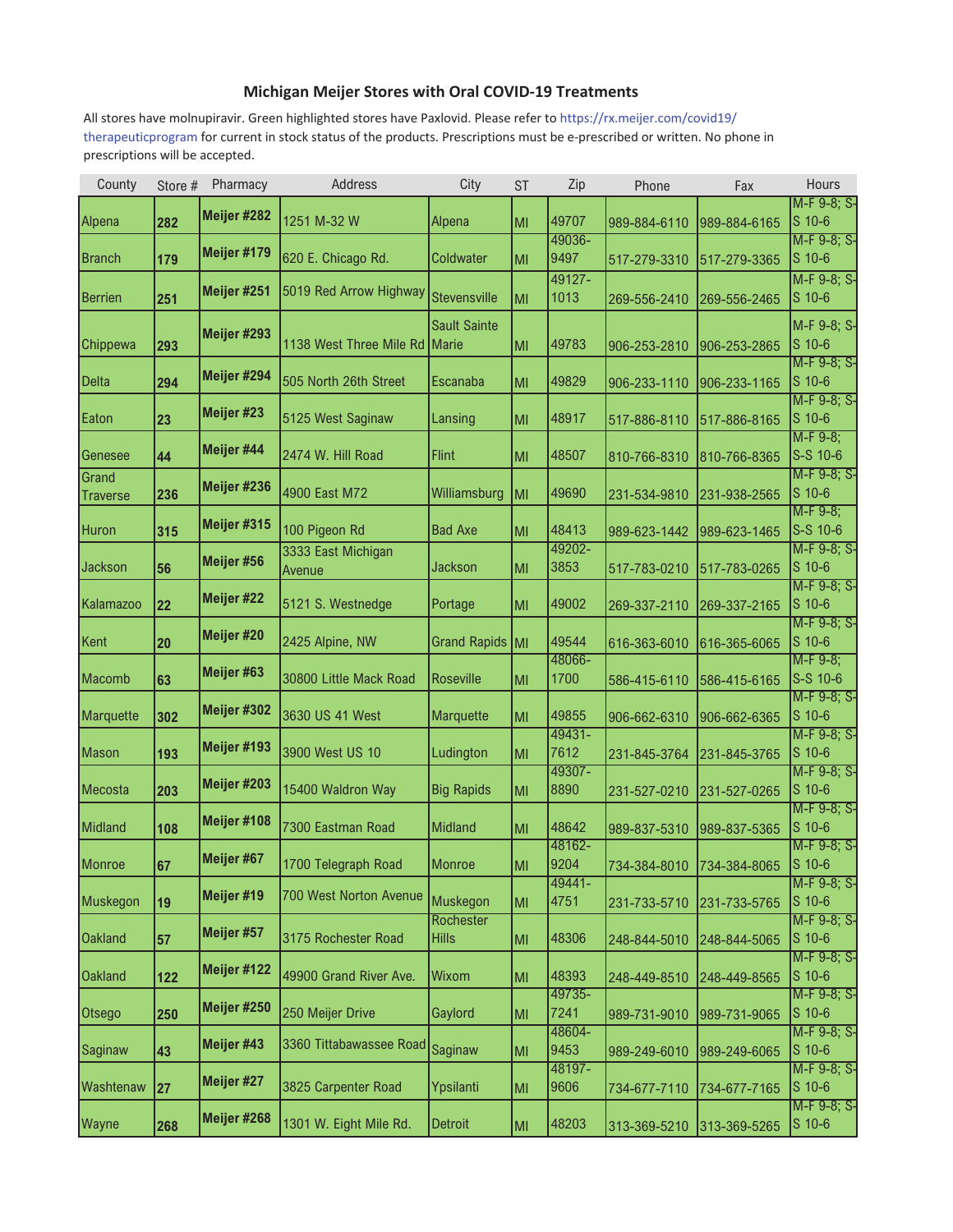|                   |     |             |                              |                      |    | 49080-         |              |                                  | M-F 9-8; S-           |
|-------------------|-----|-------------|------------------------------|----------------------|----|----------------|--------------|----------------------------------|-----------------------|
| Allegan           | 191 | Meijer #191 | 1195 M-89                    | Plainwell            | MI | 1135           | 269-685-3810 | 269-685-3765                     | $S$ 10-6              |
| Bay               | 48  | Meijer #48  | 2980 E. Wilder Road          | <b>Bay City</b>      | MI | 48706-<br>2157 | 989-667-9510 | 989-667-9565                     | M-F 9-8; S-<br>S 10-6 |
| Bay               | 187 | Meijer #187 | 595 N. Pine Road             | <b>Bay City</b>      | MI | 48708-<br>9190 | 989-891-1510 | 989-891-1565                     | M-F 9-8; S-<br>S 10-6 |
| Berrien           | 41  | Meijer #41  | 1920 Pipestone Road          | Benton<br>Harbor     | ΜI | 49022-<br>2315 | 269-934-6710 | 269-934-6765                     | M-F 9-8; S-<br>S 10-6 |
| Calhoun           | 195 | Meijer #195 | 6405 B Drive North           | <b>Battle Creek</b>  | MI | 49014          | 269-979-6610 | 269-979-6665                     | M-F 9-8; S-<br>S 10-6 |
| Calhoun           | 316 | Meijer #316 | 2191 Columbia Avenue<br>West | <b>Battle Creek</b>  | MI | 49015          | 269-966-0310 | 269-966-0365                     | M-F 9-8; S-<br>S 10-6 |
| Clinton           | 209 | Meijer #209 | 12821 Crossover Dr.          | Dewitt               | MI | 48820          | 517-669-4610 | 517-669-4765                     | M-F 9-8; S-<br>S 10-6 |
| Clinton           | 253 | Meijer #253 | 7157 E. Saginaw St.          | East Lansing         | MI | 48823          | 517-885-9010 | 517-885-9065                     | M-F 9-8; S-<br>S 10-6 |
| Eaton             | 194 | Meijer #194 | 1167 East Clinton Trail      | Charlotte            | MI | 48813          | 517-541-9210 | 517-541-9265                     | M-F 9-8; S-<br>S 10-6 |
| Eaton             | 210 | Meijer #210 | 730 E. Saginaw Hwy.          | <b>Grand Ledge</b>   | MI | 48837-<br>8411 | 517-622-6810 | 517-622-6865                     | M-F 9-8; S-<br>S 10-6 |
| Emmet             | 257 | Meijer #257 | 1201 Lears Road              | Petoskey             | MI | 49770          | 231-348-4310 | 231-348-6365                     | M-F 9-8; S-<br>S 10-6 |
| Genesee           | 29  | Meijer #29  | G-2333 South Center<br>Road  | <b>Burton</b>        | MI | 48519          | 810-744-9710 | 810-744-9765                     | M-F 9-8; S-<br>S 10-6 |
| Genesee           | 259 | Meijer #259 | 4141 Morrish Rd.             | <b>Swartz Creek</b>  | MI | 48473          | 810-635-1410 | 810-635-1465                     | M-F 9-8; S-<br>S 10-6 |
| Genessee          | 244 | Meijer #244 | 8089 Lapeer Road             | Davison              | MI | 48423          | 810-658-5410 | 810-658-5465                     | M-F 9-8; S-<br>S 10-6 |
| Grand<br>Traverse | 33  | Meijer #33  | 3955 US 31 Hwy. South        | <b>Traverse City</b> | MI | 49684-<br>4491 | 231-933-1810 | 231-933-1865                     | M-F 9-8; S-<br>S 10-6 |
| Gratiot           | 270 | Meijer #270 | 2805 West Cheesman<br>Rd.    | Alma                 | MI | 48801          | 989-576-6010 | 989-576-6065                     | M-F 9-8; S-<br>S 10-6 |
| Ingham            | 25  | Meijer #25  | 2055 West Grand River        | Okemos               | MI | 48864          | 517-347-9110 | 517-347-9165                     | M-F 9-8; S-<br>S 10-6 |
| Ingham            | 324 | Meijer #324 | 6200 S Pennsylvania          | Lansing              | MI | 48911          | 517-394-9510 | 517-394-9565                     | M-F 9-8; S-<br>S 10-6 |
| Ingham            | 52  | Meijer #52  | 1350 W. Lake Lansing<br>Road | East Lansing MI      |    | 48823          |              | 517-333-3010 517-333-3065 S 10-6 | M-F 9-8; S-           |
| Ingham            | 174 | Meijer #174 | 550 Hull Road                | Mason                | MI | 48854-<br>9270 | 517-244-1910 | 517-244-1965                     | M-F 9-8; S-<br>S 10-6 |
| Ionia             | 303 | Meijer #303 | 2770 S. State Road           | Ionia                | MI | 48846          | 616-527-5110 | 616-527-5165                     | M-F 9-8; S-<br>S 10-6 |
| Isabella          | 69  | Meijer #69  | 1015 Pickard Street          | Mt. Pleasant         | MI | 48858          | 989-775-2110 | 989-775-2165                     | M-F 9-8; S-<br>S 10-6 |
| Jackson           | 30  | Meijer #30  | 2777 Airport Road            | Jackson              | MI | 49202-<br>1239 | 517-783-0010 | 517-783-0065                     | M-F 9-8; S-<br>S 10-6 |
| Kalamazoo         | 119 | Meijer #119 | 6660 West Main Street        | Kalamazoo            | ΜI | 49009-<br>3962 | 269-372-9110 | 269-372-9165                     | M-F 9-8; S-<br>S 10-6 |
| Kalamazoo         | 196 | Meijer #196 | 8850 Shaver Rd.              | Portage              | ΜI | 49024          | 269-321-4310 | 269-321-4365                     | M-F 9-8; S-<br>S 10-6 |
| Kalamazoo         | 21  | Meijer #21  | 5800 Gull Road               | Kalamazoo            | ΜI | 49048          | 269-337-2910 | 269-337-2965                     | M-F 9-8; S-<br>S 10-6 |
| Kent              | 36  | Meijer #36  | 5500 Clyde Park, SW          | Wyoming              | MI | 49509          | 616-530-7110 | 616-530-7165                     | M-F 9-8; S-<br>S 10-6 |
| Kent              | 50  | Meijer #50  | 5531 - 28th St., SE          | <b>Grand Rapids</b>  | MI | 49512          | 616-954-6010 | 616-954-6065                     | M-F 9-8; S-<br>S 10-6 |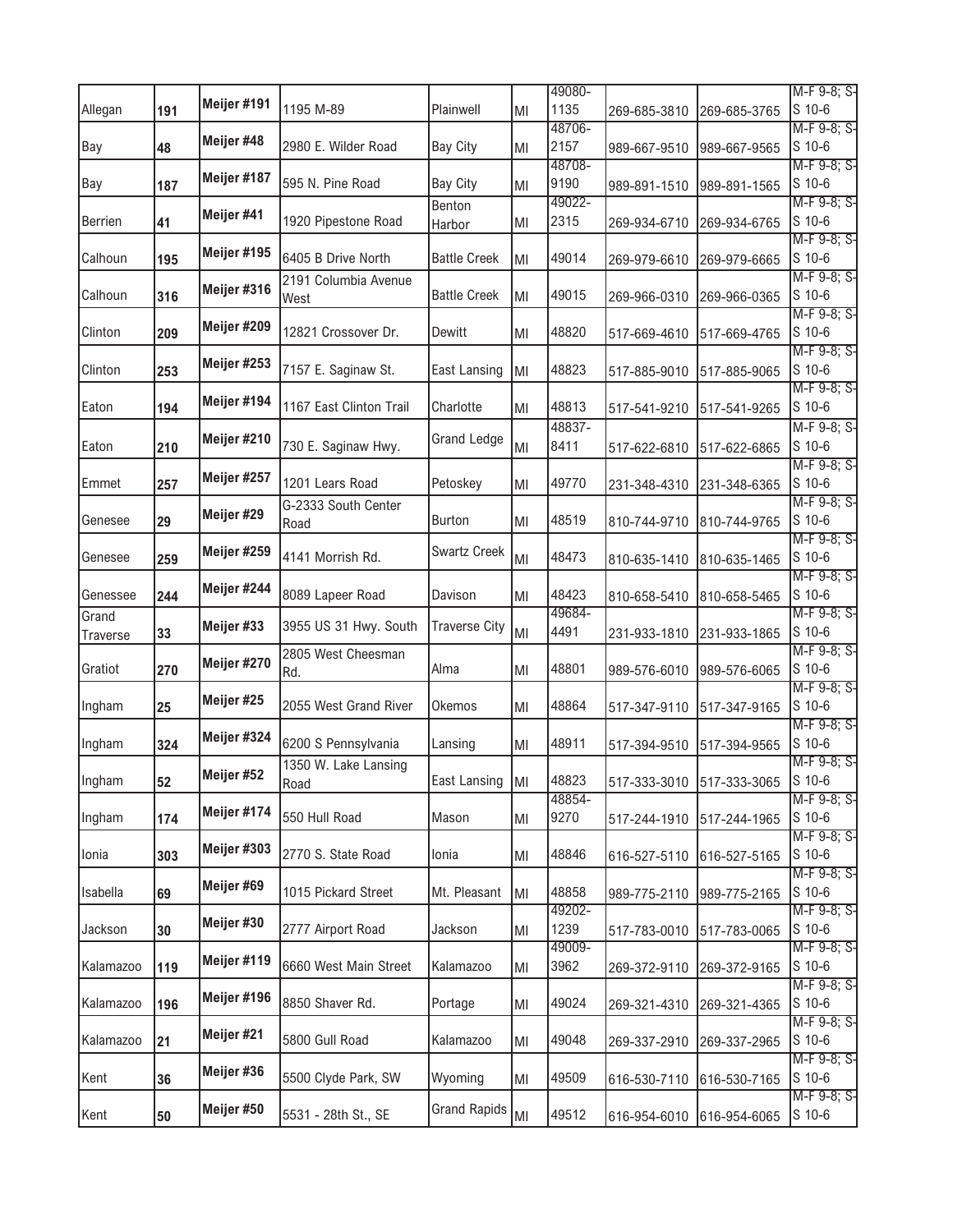|            |     |             |                                      |                     |    | 49525-         |              |                           | M-F 9-8; S-           |
|------------|-----|-------------|--------------------------------------|---------------------|----|----------------|--------------|---------------------------|-----------------------|
| Kent       | 158 | Meijer #158 | 1997 East Beltline NE                | <b>Grand Rapids</b> | MI | 4545           | 616-447-1510 | 616-447-1565              | S 10-6                |
| Kent       | 199 | Meijer #199 | 1801 Marketplace Dr.                 | Caledonia           | MI | 49316          | 616-656-6110 | 616-656-6165              | M-F 9-8; S-<br>S 10-6 |
| Kent       | 205 | Meijer #205 | 11901 Fulton St.                     | Lowell              | MI | 49331          | 616-897-4710 | 616-897-4765              | M-F 9-8; S-<br>S 10-6 |
| Kent       | 216 | Meijer #216 | 315 Wilson Ave., NW                  | <b>Grand Rapids</b> | MI | 49534          | 616-735-2110 | 616-735-2165              | M-F 9-8; S-<br>S 10-6 |
| Kent       | 221 | Meijer #221 | 3434 Century Center Dr.<br><b>SW</b> | Grandville          | MI | 49418-<br>3101 | 616-724-2810 | 616-724-2865              | M-F 9-8; S-<br>S 10-6 |
| Kent       | 226 | Meijer #226 | 2799 10 Mile Rd. NE                  | Rockford            | MI | 49341          | 616-863-3410 | 616-863-3465              | M-F 9-8; S-<br>S 10-6 |
| Kent       | 248 | Meijer #248 | 3700 17 Mile Rd NE                   | Cedar<br>Springs    | ΜI | 49319-<br>7974 | 616-696-4610 | 616-696-4665              | M-F 9-8; S-<br>S 10-6 |
| Kent       | 311 | Meijer #311 | 1540 - 28th St., SE                  | <b>Grand Rapids</b> | MI | 49508          | 616-248-2610 | 616-248-2665              | M-F 9-8; S-<br>S 10-6 |
| Kent       | 312 | Meijer #312 | 3757 Plainfield Ave., NE             | <b>Grand Rapids</b> | MI | 49525          | 616-365-1410 | 616-365-1465              | M-F 9-8; S-<br>S 10-6 |
| Kent       | 465 | Meijer #465 | 100 Michigan Street NE;<br>Ste 1830  | <b>Grand Rapids</b> | MI | 49503          | 616-249-6210 | 616-249-6465              | M-F 9-8; S-<br>S 10-6 |
| Lapeer     | 140 | Meijer #140 | 1555 Demille Rd.                     | Lapeer              | MI | 48446-<br>4149 | 810-667-8110 | 810-667-8165              | M-F 9-8; S-<br>S 10-6 |
| Lenawee    | 45  | Meijer #45  | 217 East U.S. 223                    | Adrian              | MI | 49221          | 517-266-2110 | 517-266-2165              | M-F 9-8; S-<br>S 10-6 |
| Livingston | 46  | Meijer #46  | 8650 W. Grand River                  | <b>Brighton</b>     | MI | 48116          | 810-220-3110 | 810-220-3165              | M-F 9-8; S-<br>S 10-6 |
| Livingston | 172 | Meijer #172 | 3883 E. Grand River                  | Howell              | MI | 48843-<br>8564 | 517-552-6610 | 517-552-6665              | M-F 9-8; S-<br>S 10-6 |
| Livingston | 245 | Meijer #245 | 2160 Hartland Rd                     | Hartland            | MI | 48353-<br>2502 | 810-632-4210 | 810-632-4265              | M-F 9-8; S-<br>S 10-6 |
| Macomb     | 55  | Meijer #55  | 36600 VanDyke Avenue                 | Sterling<br>Heights | ΜI | 48312-<br>2766 | 586-274-1610 | 586-274-1665              | M-F 9-8; S-<br>S 10-6 |
| Macomb     | 65  | Meijer #65  | 15055 Hall Road                      | Utica               | MI | 48315-<br>6206 | 586-566-4110 | 586-566-4165              | M-F 9-8; S-<br>S 10-6 |
| Macomb     | 105 | Meijer #105 | 27255 Twenty-Three Mile<br>Rd.       | Chesterfield        | MI | 48051-<br>2023 | 586-598-2010 | 586-598-7465              | M-F 9-8; S-<br>S 10-6 |
| Macomb     | 145 | Meijer #145 | 34835 Utica Road                     | Fraser              | MI | 48026          |              | 586-415-6410 586-415-6465 | M-F 9-8; S-<br>S 10-6 |
| Macomb     | 177 | Meijer #177 | 8401 26 Mile Rd.                     | Washington<br>Twp.  | MI | 48094          | 586-677-8010 | 586-677-8065              | M-F 9-8; S-<br>S 10-6 |
| Macomb     | 237 | Meijer #237 | 29505 Mound Rd.                      | Warren              | ΜI | 48092          | 586-573-2910 | 586-573-2965              | M-F 9-8; S-<br>S 10-6 |
| Macomb     | 242 | Meijer #242 | 36865 26 Mile Rd.                    | Lenox               | ΜI | 48048-<br>3163 | 586-716-5810 | 586-716-5865              | M-F 9-8; S-<br>S 10-6 |
| Macomb     | 243 | Meijer #243 | 40445 S. Groesbeck<br>Hwy.           | Clinton Twp.        | MI | 48036          | 586-239-7010 | 586-239-7065              | M-F 9-8; S-<br>S 10-6 |
| Macomb     | 306 | Meijer #306 | 25225 Schoenherr Rd.                 | Warren              | MI | 48089          | 586-210-9810 | 586-210-9865              | M-F 9-8; S-<br>S 10-6 |
| Manistee   | 279 | Meijer #279 | 15 Caberfae Highway<br>$M-55$        | Manistee            | ΜI | 49660          | 231-887-5210 | 231-887-5165              | M-F 9-8; S-<br>S 10-6 |
| Montcalm   | 201 | Meijer #201 | 606 S. Greenville West<br>Dr.        | Greenville          | ΜI | 48838          | 616-225-7710 | 616-225-7765              | M-F 9-8; S-<br>S 10-6 |
| Muskegon   | 71  | Meijer #71  | 1800 Holton Road                     | North<br>Muskegon   | ΜI | 49445          | 231-744-7633 | 231-744-7665              | M-F 9-8; S-<br>S 10-6 |
| Muskegon   | 232 | Meijer #232 | 5300 S. Harvey St.                   | Muskegon            | MI | 49444-<br>6716 | 231-799-6910 | 231-799-6965              | M-F 9-8; S-<br>S 10-6 |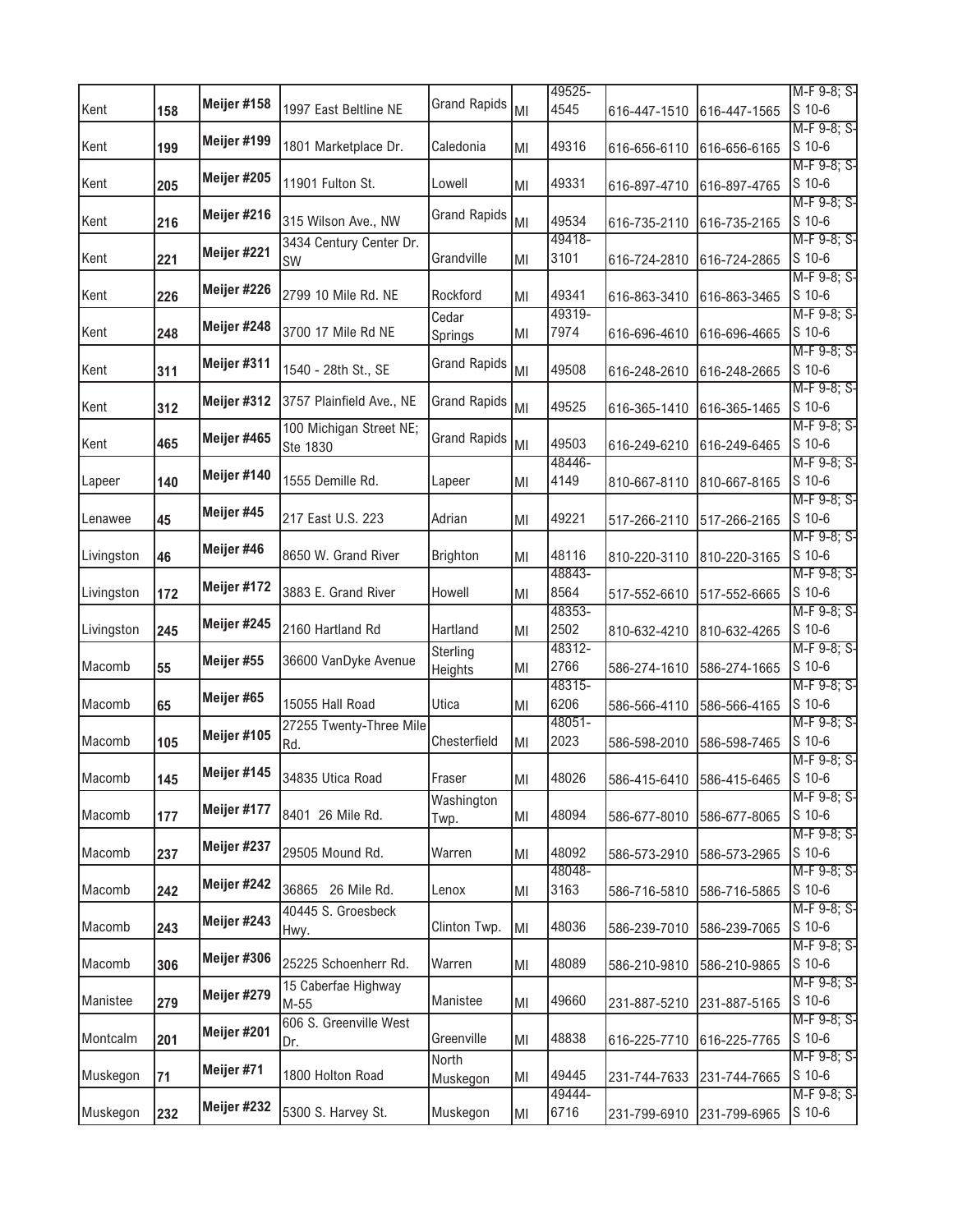|            |     | Meijer #310 |                           |                     |     |                 |                           |                                  | M-F 9-8; S-           |
|------------|-----|-------------|---------------------------|---------------------|-----|-----------------|---------------------------|----------------------------------|-----------------------|
| Newaygo    | 310 |             | 4665 S Green Ave          | Fremont             | lмı | 49412<br>48073- | 231-538-2710              | 231-538-2765                     | S 10-6<br>M-F 9-8; S- |
| Oakland    | 34  | Meijer #34  | 5150 Coolidge Highway     | Royal Oak           | MI  | 1001            | 248-280-5010              | 248-280-5065                     | S 10-6                |
| Oakland    | 53  | Meijer #53  | 4200 Highland Rd.         | Waterford           | MI  | 48328           | 248-738-7810              | 248-738-7865                     | M-F 9-8; S-<br>S 10-6 |
| Oakland    | 109 | Meijer #109 | 1703 Haggerty Road        | Commerce            | MI  | 48390           | 248-926-3110              | 248-926-3165                     | M-F 9-8; S-<br>S 10-6 |
| Oakland    |     | Meijer #185 | 800 Brown Rd.             | Auburn Hills        |     | 48326           |                           |                                  | M-F 9-8; S-<br>S 10-6 |
|            | 185 | Meijer #197 |                           |                     | MI  |                 | 248-393-5110              | 248-393-5165                     | M-F 9-8; S-           |
| Oakland    | 197 |             | 900 N. Lapeer Rd.         | <b>Oxford</b>       | MI  | 48371<br>48071- | 248-236-8010              | 248-236-8065                     | S 10-6<br>M-F 9-8; S- |
| Oakland    | 222 | Meijer #222 | 1005 E. Thirteen Mile Rd. | Madison<br>Heights  | ΙMΙ | 1533            | 248-307-4910              | 248-307-4965                     | S 10-6                |
| Oakland    | 227 | Meijer #227 | 6001 Highland Road        | <b>White Lake</b>   | MI  | 48383           | 248-889-6810              | 248-889-6865                     | M-F 9-8; S-<br>S 10-6 |
| Oakland    | 231 | Meijer #231 | 28800 Telegraph Rd.       | Southfield          | lмı | 48034           | 248-304-9510              | 248-304-9565                     | M-F 9-8; S-<br>S 10-6 |
| Oakland    | 260 | Meijer #260 | 3610 Marketplace Circle   | Rochester<br>Hills  | ΙMΙ | 48309           | 248-844-2810              | 248-844-2865                     | M-F 9-8; S-<br>S 10-6 |
| Ottawa     | 26  | Meijer #26  | 0-550 Baldwin Avenue      | Jenison             | lмı | 49428           | 616-667-2010              | 616-667-2065                     | M-F 9-8; S-<br>S 10-6 |
| Ottawa     | 47  | Meijer #47  | 746 16th Street           | Holland             | lмı | 49423           | 616-355-4810              | 616-355-4865                     | M-F 9-8; S-<br>S 10-6 |
|            |     | Meijer #180 |                           | <b>Grand Haven</b>  |     |                 |                           |                                  | M-F 9-8; S-           |
| Ottawa     | 180 |             | 15000 US 31               |                     | MI  | 49417           | 616-847-8010              | 616-847-8065                     | S 10-6<br>M-F 9-8; S- |
| Ottawa     | 217 | Meijer #217 | 3320 West Shore Dr.       | Holland             | lмı | 49424           | 616-994-1110              | 616-994-1165                     | S 10-6                |
| Ottawa     | 254 | Meijer #254 | 4075 32nd Ave             | Hudsonville         | lмı | 49426           | 616-229-9410              | 616-229-9365                     | M-F 9-8; S-<br>S 10-6 |
| Saginaw    | 42  | Meijer #42  | 8400 Gratiot Road         | Saginaw             | lмı | 48609-<br>4804  | 989-781-6510              | 989-781-6565                     | M-F 9-8; S-<br>S 10-6 |
| Saginaw    | 213 | Meijer #213 | 9515 Birch Run Road       | <b>Birch Run</b>    | lмı | 48415           | 989-624-1610              | 989-624-1665                     | M-F 9-8; S-<br>S 10-6 |
| Shiawassee | 113 | Meijer #113 | 2591 East M-21            | Corunna             |     | 48817           |                           |                                  | M-F 9-8; S-<br>S 10-6 |
|            |     |             |                           |                     | MI  | 48059-          | 989-743-2510              | 989-743-2523                     | M-F 9-8; S-           |
| St. Claire | 163 | Meijer #163 | 4775 24th Ave.            | <b>Fort Gratiot</b> | MI  | 3405            |                           | 810-385-2110 810-385-2165 S 10-6 | M-F 9-8; S-           |
| St. Claire | 229 | Meijer #229 | 205 S. Range Road         | Marysville          | ΙMΙ | 48040           | 810-388-9610              | 810-388-9665                     | S 10-6                |
| St. Joseph | 175 | Meijer #175 | 800 S. US 131             | <b>Three Rivers</b> | MI  | 49093-<br>8840  | 269-279-1210              | 269-279-1265                     | M-F 9-8; S-<br>S 10-6 |
| St. Joseph | 291 | Meijer #291 | 408 W. South St           | <b>Sturgis</b>      | MI  | 49091           | 269-319-4010              | 269-659-5265                     | M-F 9-8; S-<br>S 10-6 |
| Van Buren  | 271 | Meijer #271 | 1223 Phoenix St.          | South Haven         | MI  | 49090           | 269-639-3510              | 269-639-3565                     | M-F 9-8; S-<br>S 10-6 |
| Washtenaw  |     | Meijer #64  | 3145 Ann Arbor-Saline     | Ann Arbor           |     | 48103           |                           |                                  | M-F 9-8; S-<br>S 10-6 |
|            | 64  | Meijer #173 | Rd                        |                     | MI  |                 | 734-997-3910              | 734-997-3965                     | M-F 9-8; S-           |
| Washtenaw  | 173 |             | 5645 Jackson Rd.          | Ann Arbor           | MI  | 48103<br>48187- | 734-222-0310              | 734-222-0365                     | S 10-6<br>M-F 9-8; S- |
| Wayne      | 32  | Meijer #32  | 45001 Ford Road           | Canton              | ΙMΙ | 2907            | 734-844-2710              | 734-844-2765                     | S 10-6                |
| Wayne      | 35  | Meijer #35  | 14640 Pardee Road         | Taylor              | ΙMΙ | 48180-<br>4739  | 734-374-4210              | 734-374-4265                     | M-F 9-8; S-<br>S 10-6 |
| Wayne      | 54  | Meijer #54  | 20401 Haggerty Rd.        | Northville          | MI  | 48167           | 248-449-5710 248-449-5765 |                                  | M-F 9-8; S-<br>S 10-6 |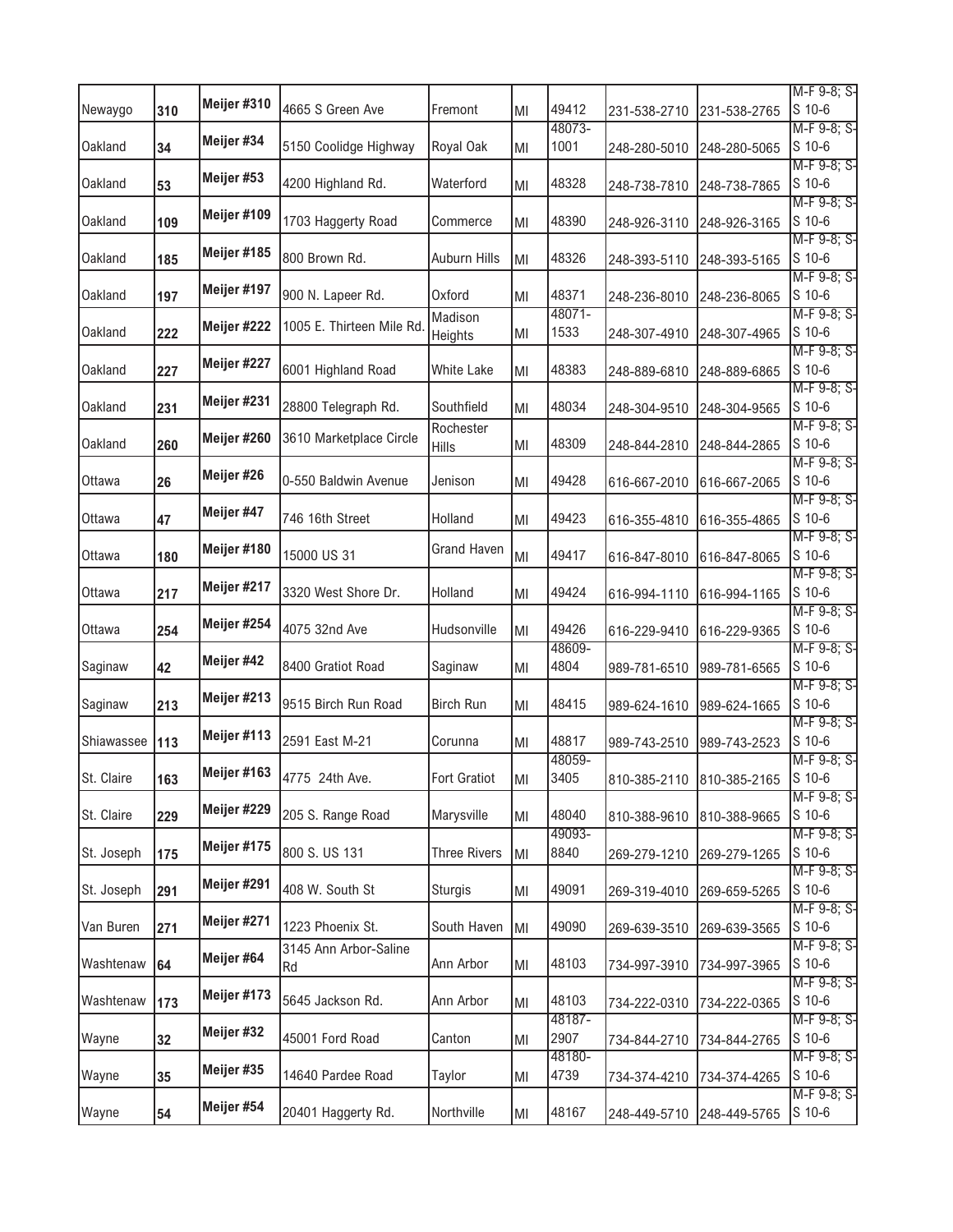|         |     |             |                                |                   |     |       |              |              | M-F 9-8; S- |
|---------|-----|-------------|--------------------------------|-------------------|-----|-------|--------------|--------------|-------------|
| Wayne   | 68  | Meijer #68  | 37201 Warren Road              | Westland          | IМI | 48185 | 734-641-0310 | 734-641-0365 | $S$ 10-6    |
|         |     |             |                                |                   |     |       |              |              | M-F 9-8; S- |
| Wayne   | 70  | Meijer #70  | 22600 Allen Road               | Woodhaven         | IМI | 48183 | 734-362-8910 | 734-362-8965 | $S$ 10-6    |
|         |     |             |                                |                   |     |       |              |              | M-F 9-8: S- |
| Wayne   | 72  | Meijer #72  | <b>Belleville Road</b><br>9701 | <b>Belleville</b> | IМI | 48111 | 734-699-0410 | 734-699-0465 | $S$ 10-6    |
|         |     |             |                                |                   |     |       |              |              | M-F 9-8: S- |
| Wayne   | 123 | Meijer #123 | 16300 Fort Street              | Southgate         | IМI | 48195 | 734-284-4250 | 734-284-4763 | $S$ 10-6    |
|         |     |             |                                |                   |     |       |              |              | M-F 9-8; S- |
| Wayne   | 188 | Meijer #188 | 13000 Middlebelt Rd.           | Livonia           | IМI | 48150 | 734-367-0010 | 734-367-0065 | S 10-6      |
|         |     |             |                                |                   |     |       |              |              | M-F 9-8; S- |
| Wayne   | 208 | Meijer #208 | 3710 Dix Highway               | Lincoln Park      | ΙMΙ | 48146 | 313-294-1710 | 313-294-1765 | $S$ 10-6    |
|         |     |             |                                |                   |     |       |              |              | M-F 9-8: S- |
| Wayne   | 233 | Meijer #233 | 3565 Fairlane Blvd.            | Allen Park        | IМI | 48101 | 313-253-1110 | 313-253-1165 | S 10-6      |
|         |     | Meijer #278 |                                |                   |     |       |              |              | M-F 9-8; S- |
| Wayne   | 278 |             | 26100 Vreeland Rd              | <b>Flat Rock</b>  | MI  | 48134 | 734-984-1110 | 734-783-8765 | $S$ 10-6    |
|         |     |             |                                |                   |     |       |              |              | M-F 9-8; S- |
| Wayne   | 286 | Meijer #286 | 21431 Grand River Ave          | Detroit           | IМI | 48219 | 313-778-7610 | 313-778-7665 | S 10-6      |
|         |     |             |                                |                   |     |       |              |              | M-F 9-8: S- |
| Wexford | 171 | Meijer #171 | 8605 East 34 Road              | Cadillac          | IМI | 49601 | 231-876-2810 | 231-876-2865 | $S$ 10-6    |